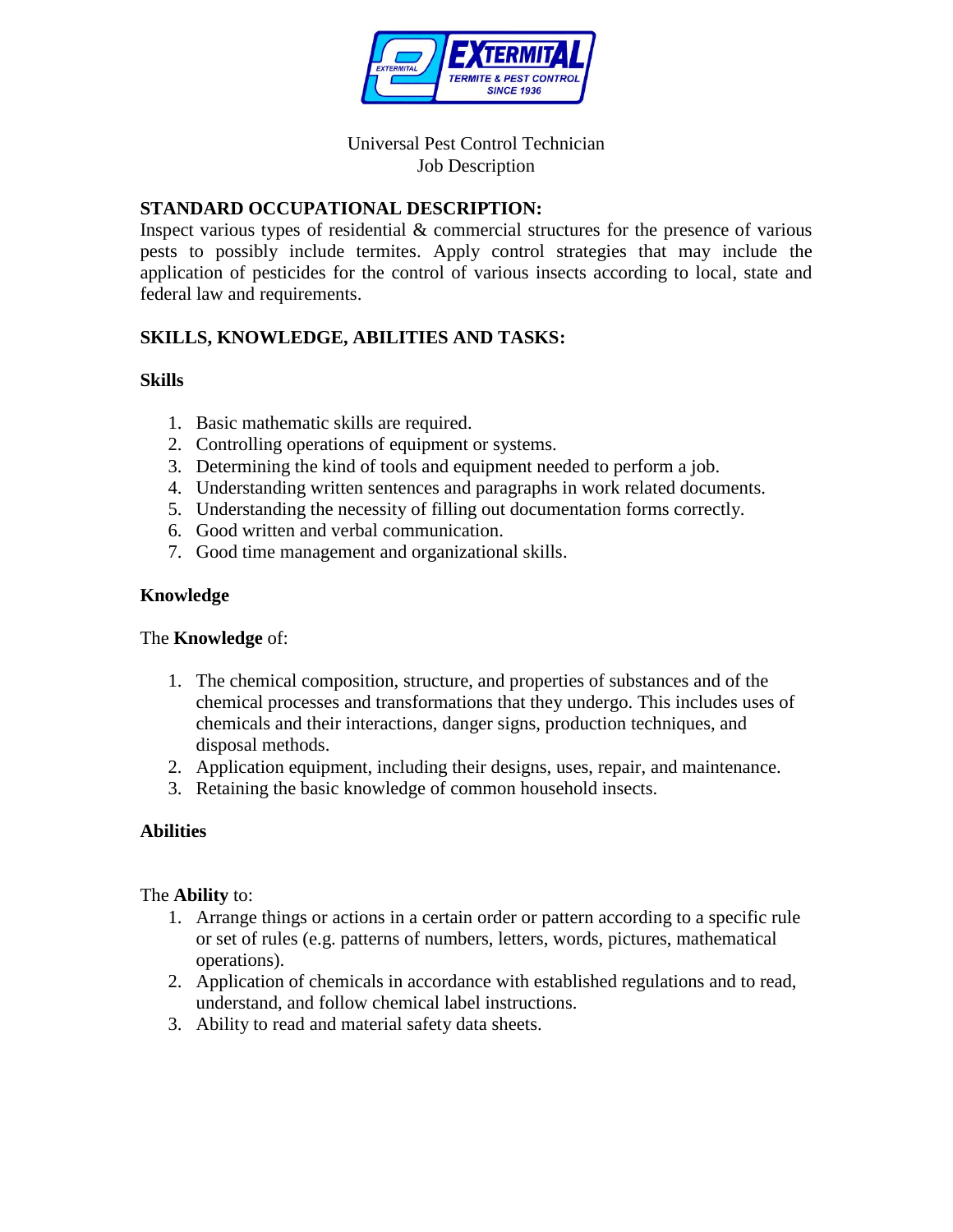

## **Tasks**

- 1. Apply products according to their labels.
- 2. Set mechanical traps and place for control of rodents.
- 3. Display and maintain good written and oral communication.
- 4. Complete all paperwork to meet all Company, Local, State and Federal guidelines.
- 5. Measure area dimensions requiring treatment  $\&$  calculate treatment requirements.
- 6. Operate vehicle in a safe and responsible manner.
- 7. Maintain good customer relationships.
- 8. Some bending, lifting, climbing and squatting are required.
- 9. Will be carrying up to 75 pounds periodically throughout the day.
- 10. On occasion there will be a need to have up to a 70lb pulling pressure capability to remove impacted materials.
- 11. Maintain a professional image while conducting company business.
- 12. Maintain open communication with Extermital management.
- 13. Obtain state or multiple state certifications within 1 year of employment.
- 14. Other duties as assigned.

## **Education and Personal Requirements**

- 1. High school graduate or equivalent is a minimum.
- 2. Good driving record for the past three years.
- 3. No DUI's for the past seven years.
- 4. No Felonies.
- 5. Extermital is a **Drug Free Safe Workplace** and all applicants considered for hire will undergo a physical and drug screen before starting any employment.